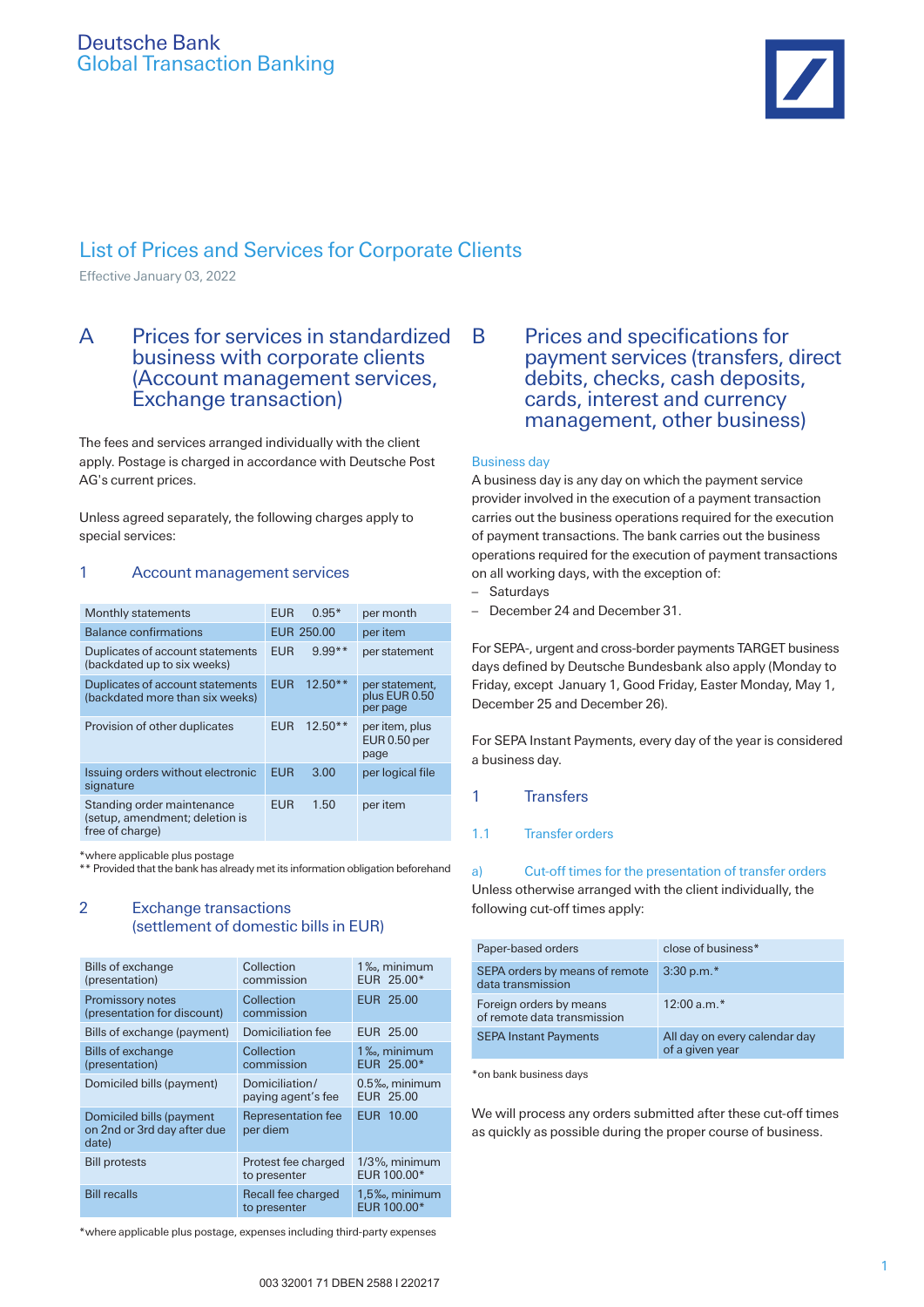# Deutsche Bank Global Transaction Banking



## b) Charges for the execution of transfer orders The charges agreed individually with the client for SEPApayments apply which, if not separately negotiated, also include SEPA Instant Payments.

.

Unless otherwise agreed individually, the following charges apply to all other non-documentary foreign payments (with SHA or OUR costs instructions):

| Foreign transfers by means of<br>remote data transmission |                                           | 1.5‰, minimum<br>EUR 10.00*            |
|-----------------------------------------------------------|-------------------------------------------|----------------------------------------|
| Paper-based foreign transfers                             | Up to EUR 250.00                          | EUR 20.00*                             |
|                                                           | <b>Over EUR 250.00</b>                    | 1.5‰, minimum<br>EUR 25.00*            |
| Customer cheques                                          | Up to EUR 250.00                          | EUR 13.00*                             |
|                                                           | <b>Over EUR 250.00</b>                    | $1.5\%$ , minimum<br>EUR 15.00*        |
| Paper-based foreign transfers                             | Per bank draft                            | 1.5‰, minimum<br>EUR 25.00*            |
| *where applicable plus                                    | Postage/<br>conventional<br><b>SWIFT</b>  | EUR 1.55                               |
|                                                           | <b>Bank draft</b><br>postage              | EUR 2.60                               |
|                                                           | SWIFT - urgent                            | EUR $5.00$ per<br><b>SWIFT</b> message |
|                                                           | Non-STP<br>surcharge                      | <b>EUR 8.00</b>                        |
|                                                           | Third-party<br>expenses flat fee<br>(OUR) | EUR 25.00                              |

encies in the case of f In deviation to Section C (foreign currency transactions), the mean settlement rate at 1 p.m. on the previous bank business day applies in the conversion of expenses, postage or other fees into foreign currencies. The mean settlement rate is calculated based on half of the sum of the corresponding DB bid settlement rate and the DB offer settlement rate at that point in time.

Unless agreed individually, the following charges also apply to special services:

| Investigations/complaints                            | EUR 25.00*   |
|------------------------------------------------------|--------------|
| Transfer recalls (before processing)                 | EUR 9.99     |
| Transfer recalls (after processing)                  | EUR $25.00*$ |
| Foreign transfer recalls                             | EUR 25.00*   |
| Confirmation of execution of foreign transfer orders | EUR 25.00*   |
| SWIFT copies of foreign transfer orders              | EUR 10.00*   |

\*where applicable plus postage, expenses including third-party expenses

- 1.1.1 Transfers within Germany and other member states of the European Economic Area (EEA)
- a) Execution times for transfers in EUR or other EEA currencies

The bank is obliged to ensure that the transfer amount is received by the beneficiary's payment service provider at the latest within the following periods:

| Transfer orders in Euro                                 |                               |
|---------------------------------------------------------|-------------------------------|
| Transfer orders by means of<br>remote data transmission | One business day              |
| Paper-based transfer orders                             | Max. two business days        |
| <b>SEPA Instant Payments</b>                            | Max. 20 seconds <sup>12</sup> |

| Transfer orders in other EEA currencies                 |                         |  |
|---------------------------------------------------------|-------------------------|--|
| Transfer orders by means of<br>remote data transmission | Max. four business days |  |
| Paper-based transfer orders                             | Max. four business days |  |

Transfer orders in EEA currencies other than the EUR are generally carried out within two working days (plus one working day for orders issued manually).

#### b) Processing periods for transfers in other currencies

Transfers are executed as soon as possible and usually within two working days.

#### c) Commencement of execution times

The execution times commence upon receipt of the order within the respective cut-off time or on the execution date indicated in the transfer order.

#### d) Execution

Provided the respective conditions have been met, the bank can execute euro-denominated payments as SEPA transfers. This also applies to payments to the Single Euro Payments Area (SEPA) outside the EEA.

#### e) Fees arrangement<sup>3</sup>

The client can choose either the SHARE or OUR transfer fees arrangement. If the client does not specify a fees arrangement, the bank will process the order as a SHARE transfer. If the client specifies a BEN fees arrangement, the bank will process the transfer as a SHARE transfer.

As long as the recipient's payment service provider accepts SEPA Instant Payments and confirms receipt of payment in due time

<sup>2</sup> The maximum amount for SEPA Instant Payments is EUR 100,000

<sup>3</sup> The following fees arrangements can be selected for cross-border payment transactions: SHARE = the transferor/payer bears its bank's fees and the beneficiary/payee bears the remaining fees; OUR = the transferor/payer bears all fees.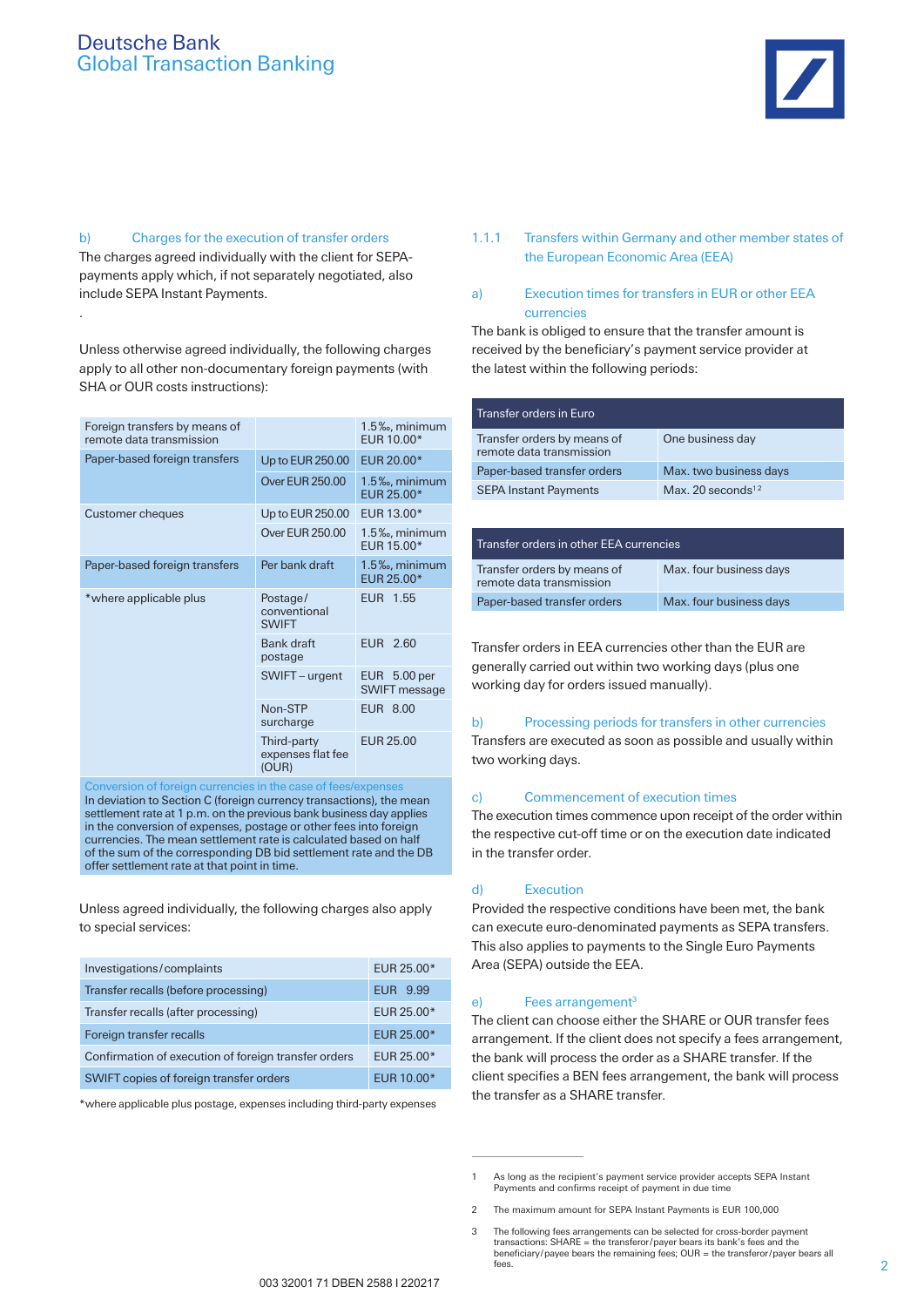# Deutsche Bank Global Transaction Banking



1.1.2 Transfers within Germany and to other member states of the European Economic Area (EEA) in currencies of non-EEA countries (currencies of third-party states) and transfers to non-EEA countries (third-party states)

## a) Execution times

Transfers are executed as soon as possible and usually within two working days.

## b) Fees arrangement<sup>4</sup>

The client can select a SHARE, OUR or BEN transfer fees arrangement. If the client does not specify a fees arrangement, the bank will process the order as a SHARE transfer.

### 1.2 Incoming transfers

#### a) Fees

The charges agreed individually with the client for domestic and SEPA-compatible incoming payments apply, which, if not separately negotiated, also include incoming SEPA Instant Payments.

Unless otherwise agreed individually, the following charges apply to all other non-documentary foreign payments (with SHA or BEN costs instructions):

| Up to EUR 2,500                                                                                                                                                                                                                                                                                                                                                                                                                                                           | EUR 5.50            |  |
|---------------------------------------------------------------------------------------------------------------------------------------------------------------------------------------------------------------------------------------------------------------------------------------------------------------------------------------------------------------------------------------------------------------------------------------------------------------------------|---------------------|--|
| Over EUR 2,500 up to EUR 12,500                                                                                                                                                                                                                                                                                                                                                                                                                                           | <b>EUR 10.00</b>    |  |
| <b>Over EUR 12,500</b>                                                                                                                                                                                                                                                                                                                                                                                                                                                    | 1‰, max. EUR 100.00 |  |
| Conversion of foreign currencies in the case of fees/expenses<br>In deviation to Section C (foreign currency transactions), the mean<br>settlement rate at 1 p.m. on the previous bank business day applies<br>in the conversion of expenses, postage or other fees into foreign<br>currencies. The mean settlement rate is calculated based on half<br>of the sum of the corresponding DB bid settlement rate and the DB<br>offer settlement rate at that point in time. |                     |  |

Unless agreed individually, the following charges also apply to special services:

**EUR 25.00** 

Unless otherwise agreed with the client, the fees will be deducted directly from the transfer amount before the amount is credited to the account. The original amount and fees are displayed separately in the settlement or account statement.

### 003 32001 71 DBEN 2588 I 220217

## b) Party responsible for fees

The party responsible for the fees incurred in the execution of a transfer is determined according to the type of fees arrangement selected for the payment order.

## c) Value date

The value date is the day on which the payment is received by the bank.

## 2 Direct debits

### 2.1 Direct debit collection

#### a) Cut-off time(s) for direct debits

The following cut-off times apply unless otherwise arranged with the client individually:

| SEPA direct debits                      | 1 TARGET business<br>day before due date,<br>by $1:00$ p.m. |
|-----------------------------------------|-------------------------------------------------------------|
| SEPA business-to-business direct debits | 1 TARGET business<br>day before due date,<br>by 12:00 a.m.  |

Submitting SEPA direct debits after the respective cut-off times may lead to the specified due date being postponed.

## b) Fees

The fees and services arranged individually with the client apply. Unless agreed individually, the following charges also apply:

| Direct debit revocations<br>(before processing) | EUR 9.99                                                                                                                     |
|-------------------------------------------------|------------------------------------------------------------------------------------------------------------------------------|
| Direct debit recall<br>(after processing)       | EUR 25.00                                                                                                                    |
| Returned SEPA direct debits                     | EUR $5.11 + \text{third-party expenses}$<br>+ interest equalization claims<br>by debtor bank<br>(pursuant to SEPA rule book) |
| Investigations/complaints                       | EUR 25.00                                                                                                                    |

#### c) Value date

The submitted direct debit is value-dated on the day on which the money is made available to the bank.

Returned direct debits which are to be collected within Deutsche Bank are charged again on the value date of the credit entry. Returned direct debits to be collected by third-party banks, as well as returned SEPA direct debits, are debited with the value date of the reversal date of the returned direct debit.

<sup>4</sup> The following fees arrangements can be selected for cross-border payment transactions: SHARE = the transferor/payer bears its bank's fees and the beneficiary/payee bears the remaining fees; OUR = the transferor/payer bears all fees; BEN = the beneficiary/payee bears all fees. Please note: in a SHARE transfer, fees may also already have been deducted from the transfer amount by an intermediary bank. In a BEN transfer, fees may already have been deducted from the transfer amount by any of the banks involved upstream (transferring or intermediary bank).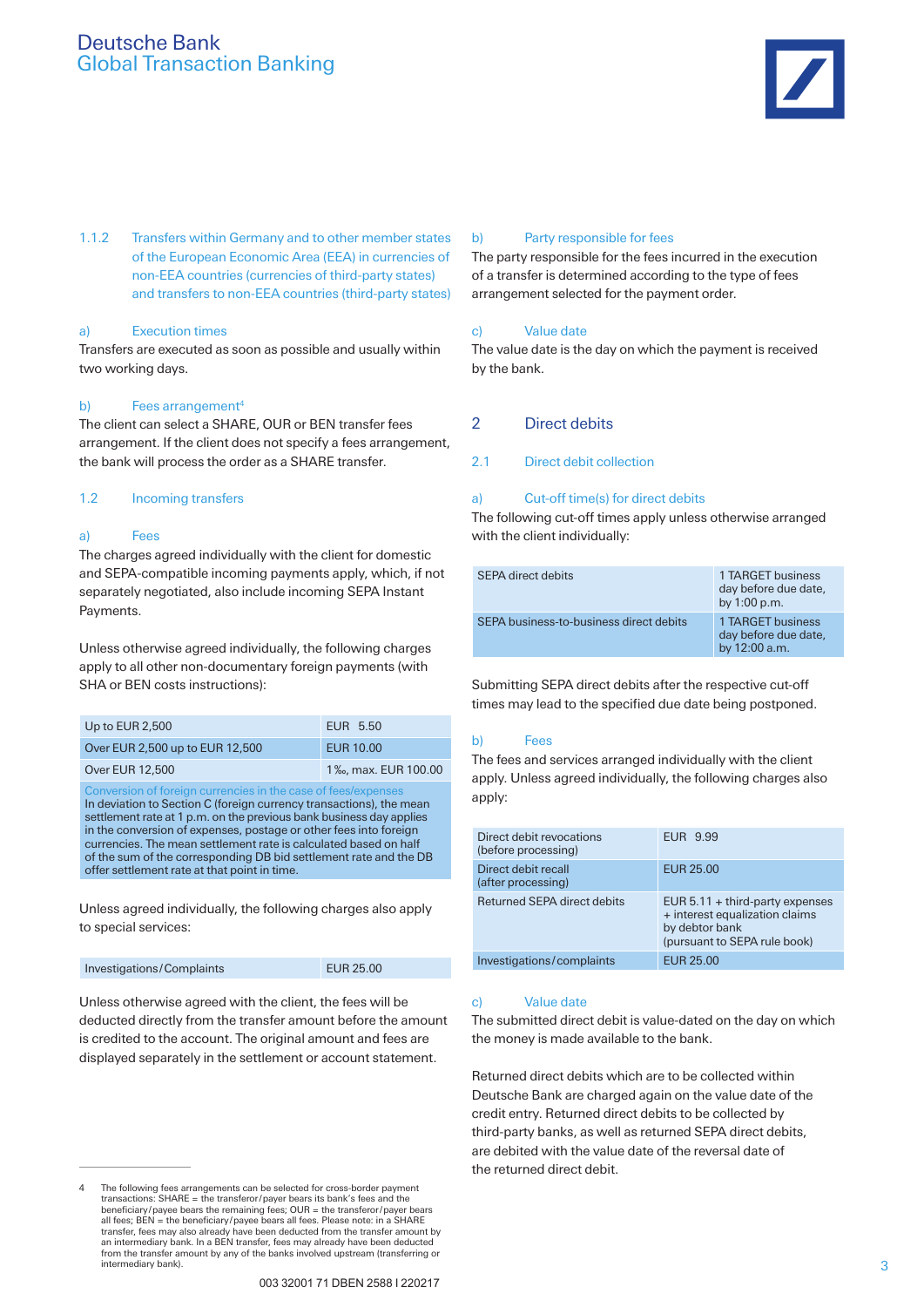

### 2.2 Honouring direct debit collection

## a) Fees

The fees arranged individually with the client apply.

Unless agreed individually, the following charges also apply to special services:

| Investigations/complaints                                              | EUR 25.00     |
|------------------------------------------------------------------------|---------------|
| Pre-booking of B2B-scheme<br>direct debits                             | EUR 9.99 p.a. |
| Information about the justified<br>rejections of direct debit payments | EUR 0.68      |

## b) Execution times

The bank is obliged to ensure that the direct debit amount reaches the beneficiary's payment service provider at the latest by one business day.

# 3 Cheques

#### a) Fees

The fees arranged individually with the client for cheque transactions in Germany apply.

Unless agreed individually, the following charges apply to all foreign cheques presented for payment:

| Crediting<br>"subject to receipt" <sup>5</sup> | Up to EUR 250.00                   | EUR 15.00*                           |
|------------------------------------------------|------------------------------------|--------------------------------------|
|                                                | <b>Over EUR 250.00</b>             | $1.5\%$ .<br>minimum<br>EUR $25.00*$ |
| Crediting<br>"after receipt"                   |                                    | $1.5\%$<br>minimum<br>EUR 25.00*     |
| *where applicable plus                         | Postage ("subject"<br>to receipt") | EUR 1.05                             |
|                                                | Postage "after<br>receipt"         | EUR 3.10                             |

Conversion of foreign currencies in the case of fe In deviation to Section C (foreign currency transactions), the mean settlement rate at 1 p.m. on the previous bank business day applies in the conversion of expenses, postage or other fees into foreign currencies. The mean settlement rate is calculated based on half of the sum of the corresponding DB bid settlement rate and the DB offer settlement rate at that point in time.

Unless agreed individually, the following charges also apply to special services:

| Pre-booking of a stop payment<br>order (domestic cheque) | <b>EUR 14.99</b>                                                                                         |
|----------------------------------------------------------|----------------------------------------------------------------------------------------------------------|
| Pre-booking of a stop payment<br>order (foreign cheque)  | EUR 25.00                                                                                                |
| Returned ("bounced") cheques<br>(domestic cheque)        | EUR $5.11 + postage + third$<br>party expenses (max. EUR 5.00<br>as specified by interbank<br>agreement) |
| Returned ("bounced") cheques<br>(foreign cheque)         | EUR 25.00                                                                                                |

#### b) Value date

Unless the value dating is agreed individually, the following value dating related to the booking date will apply:

| Domestic cheques                      | + 2 business days |
|---------------------------------------|-------------------|
| Foreign cheques:                      |                   |
| Subject to receipt without conversion | + 7 business days |
| Subject to receipt with conversion    | + 2 business days |
| After receipt without conversion      | + 1 business day  |
| After receipt with conversion         | + 2 business days |

The value date of cheque payments is the day of presentation.

# 4 Cash deposit paid into own current account

#### a) Fees

Unless otherwise arranged:

Per deposit EUR 12.00

## b) Value date

The amount is value-dated on the day on which the money is available to the bank.

### c) Purchase and sale of foreign bank notes and coins

| Amount charged or credited<br>to account | free of charge        |
|------------------------------------------|-----------------------|
| Cash payment                             | 5.50 EUR per currency |

<sup>5</sup> Cross-border cheques can usually only be accepted for crediting "subject to receipt" if issued in either of the currencies Euro, British Pound and Canadian Dollar.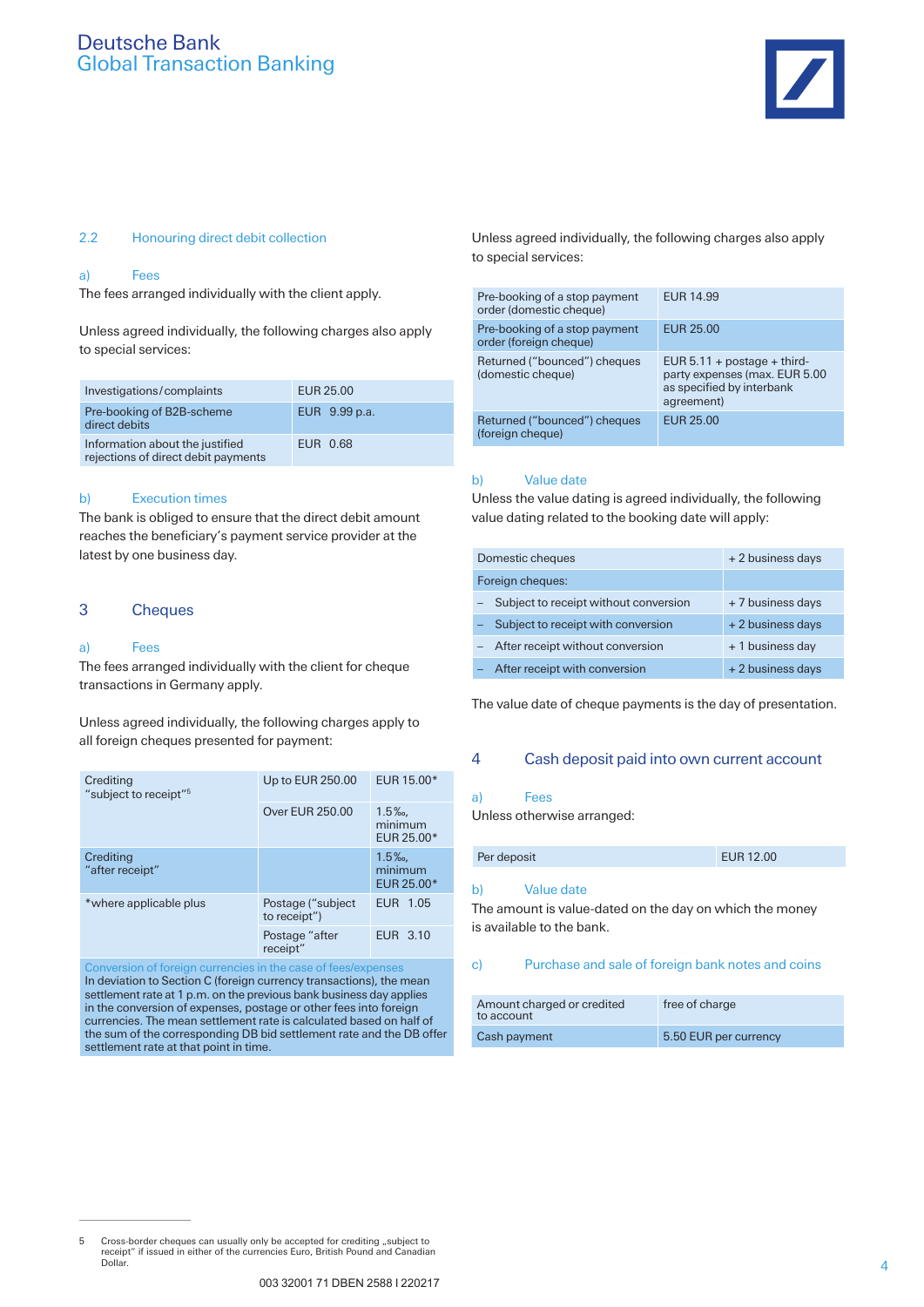# Deutsche Bank Global Transaction Banking



## 5 Cards

5.1 Deutsche Bank Card Service, Deutsche Bank Card

## a) Fees

The following fees apply unless otherwise arranged with the client individually:

| Deutsche Bank Card Service                                                                                                                                                                                                                              | Free of charge                                                               |
|---------------------------------------------------------------------------------------------------------------------------------------------------------------------------------------------------------------------------------------------------------|------------------------------------------------------------------------------|
| Deutsche Bank Card                                                                                                                                                                                                                                      | EUR 10.00 p.a.                                                               |
| Withdrawals at Deutsche Bank cash<br>dispensers in Germany and abroad <sup>6</sup> , Cash<br>Group dispensers in Germany and our<br>cooperation partners abroad <sup>7</sup><br>- in EUR within the EEA<br>- in foreign currency and/or outside the EEA | Free of charge<br>currency conversion<br>fee <sup>8</sup>                    |
| Withdrawals from cash dispensers<br>of other banks<br>in Germany in EUR<br>outside Germany<br>- in EUR within the EEA<br>- in foreign currency and/or outside the EEA                                                                                   | Free of charge <sup>9</sup><br>1%, minimum EUR 5.99<br>1%, minimum EUR 5.998 |
| Payments in EUR within the EEA                                                                                                                                                                                                                          | Free of charge                                                               |
| Payments in foreign currency and/or outside<br>the EEA <sup>10</sup>                                                                                                                                                                                    | 1%, minimum EUR 1.50 <sup>8</sup>                                            |
| Registering of card blockings                                                                                                                                                                                                                           | Free of charge                                                               |
| Ordering replacement cards<br>Deutsche Bank Card Service<br>Deutsche Bank Card                                                                                                                                                                          | Free of charge<br>Free of charge                                             |
| <b>Personalized Deutsche Bank Cards</b><br>Individual or gallery design per card<br>(new/change)                                                                                                                                                        | <b>EUR 7.99</b>                                                              |

### b) Execution times

The bank is obliged to ensure that amounts paid using the card within the EEA reach the beneficiary's payment service provider within one business day at the latest. All card payment transactions made outside the EEA are executed as quickly as possible.

#### 5.2 Deutsche Bank BusinessCard Direct

### a) Fees

The following fees apply unless otherwise arranged with the client individually:

| Deutsche Bank BusinessCard Direct                                                                                                                                                                                            | EUR 24.00 p.a.                                            |
|------------------------------------------------------------------------------------------------------------------------------------------------------------------------------------------------------------------------------|-----------------------------------------------------------|
| Withdrawals at Deutsche Bank cash<br>dispensers in Germany (without Postbank <sup>11</sup> ).<br>and our cooperation partners abroad <sup>7</sup><br>- in EUR within the EEA<br>- in foreign currency and/or outside the EEA | Free of charge<br>currency conversion<br>fee <sup>8</sup> |
| Withdrawals at Deutsche Bank cash<br>dispensers outside Germany <sup>6</sup>                                                                                                                                                 | <b>EUR 3.95</b>                                           |
| Withdrawals from cash dispensers of other<br>banks in Germany including Postbank <sup>11</sup> and<br>abroad<br>- in EUR within the EEA<br>- in foreign currency and/or outside the EEA                                      | <b>EUR 3.95</b><br>EUR 3.95 <sup>8</sup>                  |
| Payments in EUR within the EEA                                                                                                                                                                                               | Free of charge                                            |
| Payments in foreign currency<br>and/or outside the EEA                                                                                                                                                                       | $1\%$ <sup>8</sup>                                        |
| Registering of card blockings                                                                                                                                                                                                | Free of charge                                            |
| Ordering replacement cards                                                                                                                                                                                                   | Free of charge                                            |
| Personalized BusinessCard<br>Per individual design (new/change)<br>Gallery design per card (new/change)                                                                                                                      | <b>EUR 7.99</b><br><b>EUR 7.99</b>                        |

## b) Execution times

The bank is obliged to ensure that amounts paid using the card within the EU reach the beneficiary's payment service provider within one business day at the latest. All card payment transactions made outside the EEA are executed as quickly as possible.

- 9 As a rule, customers are charged a fee by the payments service provider operating the cash dispenser directly. The fee amount depends on the agreement concluded between the card holder and the payments service provider operating the cash dispenser prior to the disbursement of the payment amount.
- 10 As part of the Maestro service. Charged at book entry of the countervalue.
- 11 Postbank eine Niederlassung der Deutsche Bank AG.

<sup>6</sup> Currently Italy and Spain.

<sup>7</sup> Cash Group: Commerzbank, HypoVereinsbank and Postbank, Niederlassung der Deutsche Bank AG and their subsidiaries in addition to many Shell filling stations in Germany; cooperation partners abroad: Bank of America (USA), Barclays (UK, Mauritius) BGL (Luxembourg), BNP Paribas (France, including its overseas depart-ments), Scotiabank (Canada, Chile, Mexico), TEB (Turkey) and Westpac (Australia, New Zealand).

<sup>8</sup> Plus currency conversion fee; see Section C 2.2 Foreign currency card transactions.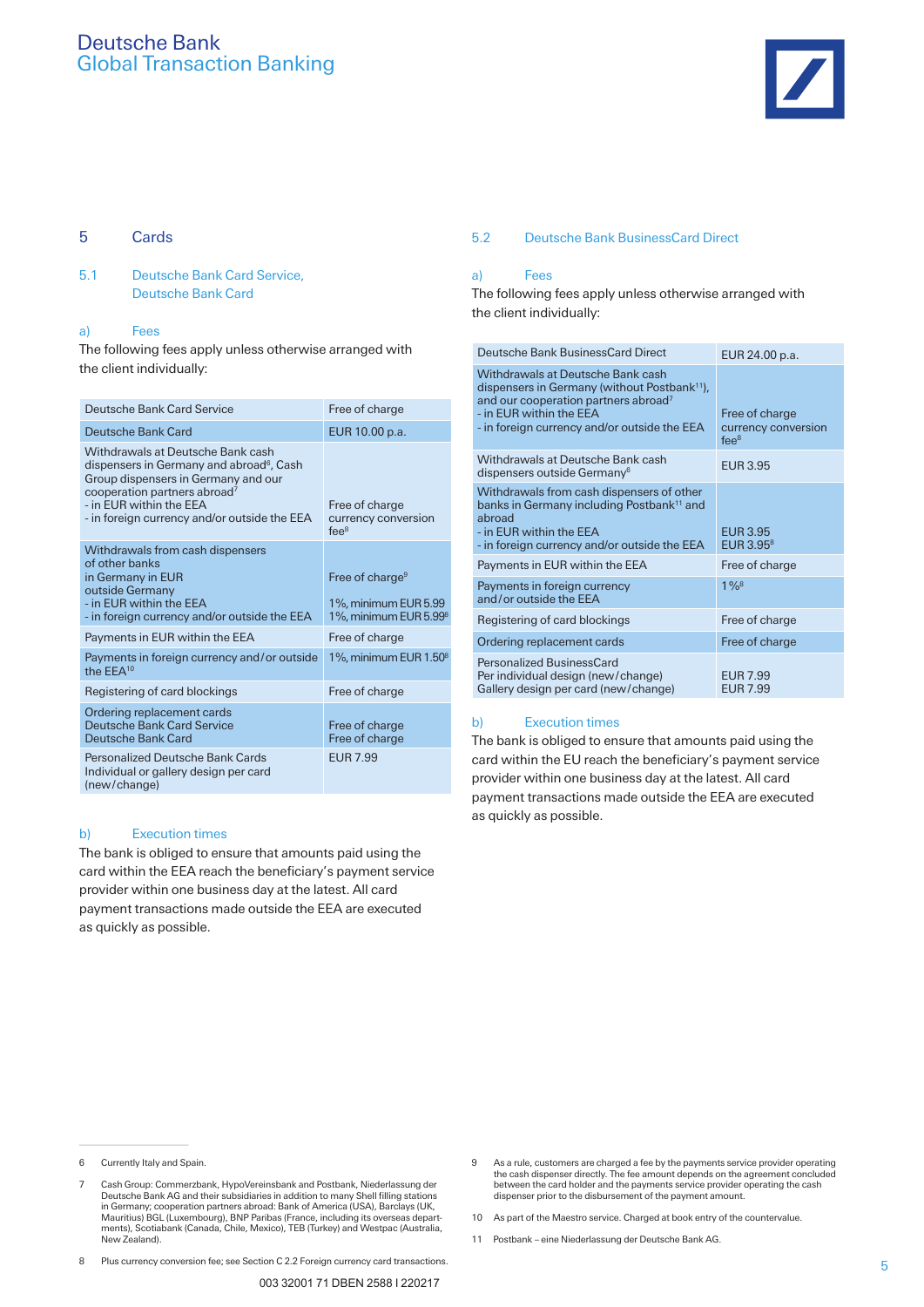## 5.3 Deutsche Bank credit cards

## a) Fees

The following fees apply unless otherwise arranged with the client individually:

| EUR 29.00 p.a.<br>EUR 79.00 p.a.                                                                                                                            |
|-------------------------------------------------------------------------------------------------------------------------------------------------------------|
| 2.5%, minimum EUR 5.75<br>2.5%, minimum EUR 5.75 <sup>14</sup><br>2.5%, minimum EUR 5.75<br>Free of charge<br>Plus currency conversion<br>fee <sup>14</sup> |
| 3%, minimum EUR 5.75<br>3%, minimum EUR 5.75 <sup>14</sup>                                                                                                  |
| 1.75%                                                                                                                                                       |
| Free of charge                                                                                                                                              |
| 1.75%14                                                                                                                                                     |
| Free of charge                                                                                                                                              |
| Free of charge                                                                                                                                              |
| EUR 200.00<br>7.99<br><b>EUR</b>                                                                                                                            |
|                                                                                                                                                             |

## b) Execution times

The bank is obliged to ensure that amounts paid using the card within the EU reach the beneficiary's payment service provider within one business day at the latest. All card payment transactions made outside the EEA are executed as quickly as possible.

# C Foreign currency transactions, prices and charges for the purchase and sale of foreign currencies (Corporate Clients)

## 1 Prices

For customer transactions that require a conversion into or out of a foreign currency ("foreign currency transactions"), i.e. a currency other than euro ("foreign currency"), unless otherwise agreed between the customer and the Bank, the Bank charges customers according to the following prices to purchase currencies (e.g. incoming payments in a foreign currency to a customer account held in euro), and to sell currencies (e.g. outgoing payments in a foreign currency from a customer account held in euro).

## 1.1 Principle

Foreign currency transactions are settled at the price determined by the Bank for its purchase of foreign currencies ("DB offer settlement rate") and/or the price determined by the Bank for its sale of foreign currencies ("DB bid settlement rate") (jointly referred to below as "DB settlement rate"). The DB settlement rate comprises the following two components:

- the reference exchange rate that applies for the settlement date, and
- a markup on the reference exchange rate if a conversion from a foreign currency into euro or another foreign currency is carried out for the customer, and/or a markdown to the reference exchange rate if a conversion is carried out for the customer from euro or another foreign currency into the respective foreign currency,

whereby a distinction must be made between the currencies listed in the table below (sub-section 1.2 (b)) and other foreign currencies (sub-section 1.3).

<sup>12</sup> Charged as part of the monthly statement

<sup>13</sup> Plus fee for use abroad 1.75%.

<sup>14</sup> Plus currency conversion fee; see Section C 2.2 Foreign currency card transactions.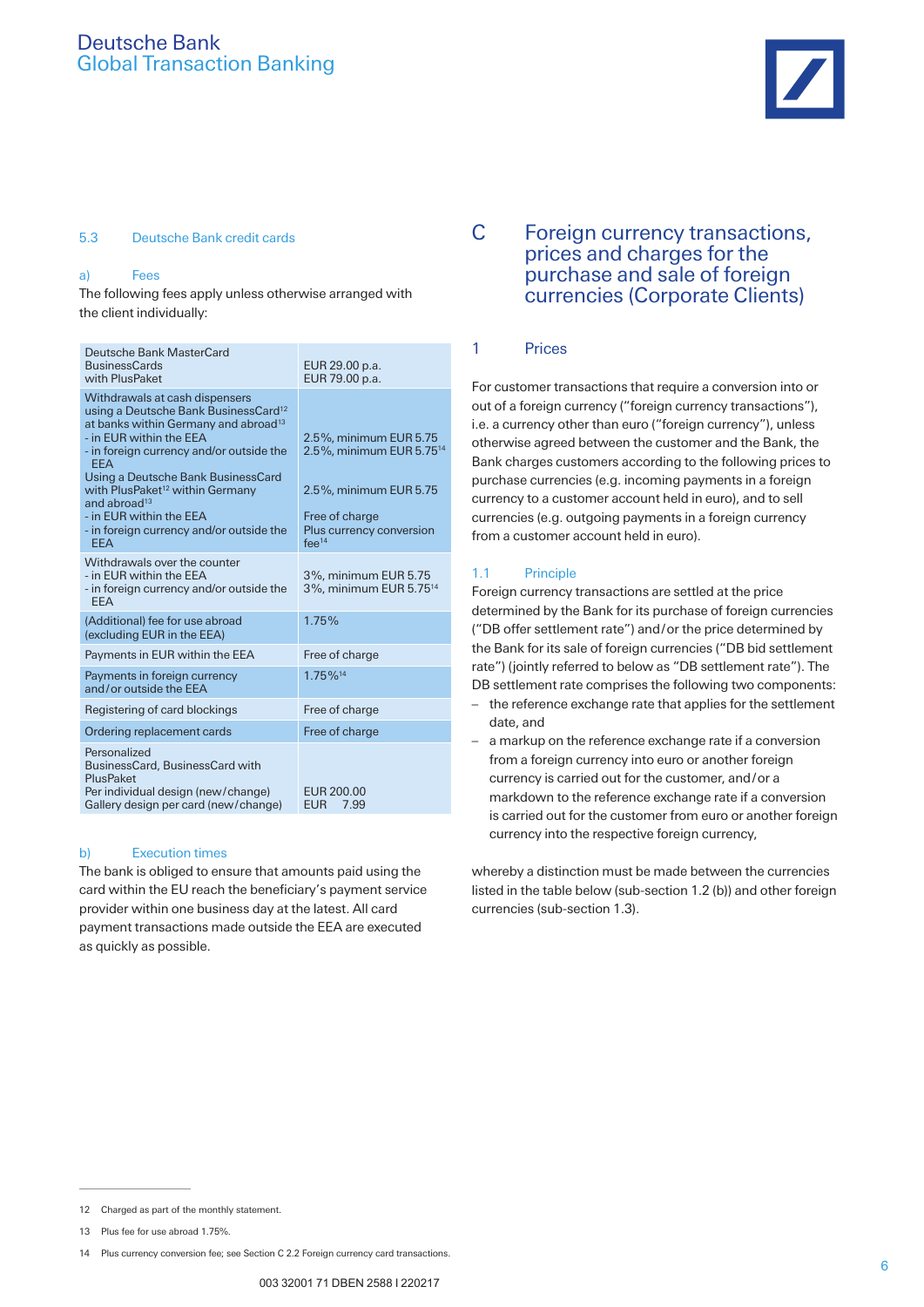

1.2 Determining the prices for converting the currencies listed in the table (sub-section 1.2 (b)) into or out of euro

## a) Applicable reference exchange rate

The applicable reference exchange rate is determined as follows using the exchange rates published for the respective foreign currency by The World Markets Company PLC, Edinburgh (WMR):

The reference exchange rate for a foreign currency transaction, whereby a conversion from euro into a foreign currency is performed for the customer, is the exchange rate published by WMR for therespective currency as the "hourly intraday spot bid rate". For a foreign currency transaction whereby a conversion from a foreign currency into euro is performed for the customer, the reference exchange rate is the exchange rate published by WMR for the respective currency as the "hourly intraday spot offer rate".

The reference exchange rates published on the given trading day by WMR at 1 p.m. and 6 p.m. Frankfurt am Main local time are decisive for determining the DB settlement rates. If the execution of the purchase or sale of foreign currencies is performed within the Bank's normal course of business by 1 p.m. Frankfurt am Main local time, the reference exchange rate published on this date for 1 p.m. Frankfurt am Main local time is applied when determining the DB settlement rate. If the execution of the purchase or sale of foreign currencies is carried out within the Bank's normal course of business after 1 p.m. and up to 6 p.m. Frankfurt am Main local time, the reference exchange rate published at 6 p.m. Frankfurt am Main local time is applied when determining the DB settlement rate. If the execution is performed after 6 p.m. Frankfurt am Main local time within the Bank's normal course of business, the reference exchange rate published at 1 p.m. Frankfurt am Main local time on the next trading day applies. The time of the execution of the purchase or sale of foreign currencies within the normal course of business depends on when the order underlying the foreign currency transaction is received by the Bank, and on the Bank's applicable acceptance and execution periods (see section B).

## b) Markups and markdowns on the reference exchange rate

The amount of the markup and/or markdown on the key reference exchange rate depends on the respective foreign currency and is shown in the following table.

Table: Markups and markdowns (shown in units of the respective currency) to determine prices for the purchase and sale of currencies.

| Currency pair  | Country of currency         | Markup/markdown<br>on reference<br>exchange rate |
|----------------|-----------------------------|--------------------------------------------------|
| EUR/AED        | <b>United Arab Emirates</b> | 0.0850 AED                                       |
| EUR/AUD        | Australia                   | 0.0075 AUD                                       |
| EUR/BGN        | <b>Bulgaria</b>             | 0.0400 BGN                                       |
| <b>EUR/BHD</b> | <b>Bahrain</b>              | 0.0090 BHD                                       |
| EUR/CAD        | Canada                      | 0.0070 CAD                                       |
| <b>EUR/CHF</b> | Switzerland                 | 0.0050 CHF                                       |
| EUR/CNH*       | China                       | 0.1200 CNH*                                      |
| <b>EUR/CZK</b> | <b>Czech Republic</b>       | 0.4000 CZK                                       |
| <b>EUR/DKK</b> | Denmark                     | 0.0350 DKK                                       |
| EUR/GBP        | <b>United Kingdom</b>       | 0.0040 GBP                                       |
| EUR/HKD        | Hong Kong                   | 0.1300 HKD                                       |
| <b>EUR/HRK</b> | Croatia                     | 0.1500 HRK                                       |
| <b>EUR/HUF</b> | Hungary                     | 5.0000 HUF                                       |
| EUR/ILS        | <b>Israel</b>               | 0.0850 ILS                                       |
| <b>EUR/INR</b> | India                       | 1.6000 INR                                       |
| EUR/JOD        | Jordan                      | 0.0160 JOD                                       |
| EUR/JPY        | Japan                       | 0.5500 JPY                                       |
| <b>EUR/KES</b> | Kenya                       | 2.5000 KES                                       |
| EUR/KWD        | Kuwait                      | 0.0070 KWD                                       |
| <b>EUR/LKR</b> | Sri Lanka                   | 4.0000 LKR                                       |
| EUR/MAD        | Morocco                     | 0.2500 MAD                                       |
| EUR/MUR        | <b>Mauritius</b>            | 0.8000 MUR                                       |
| EUR/MXN        | Mexico                      | 0.3000 MXN                                       |
| <b>EUR/NOK</b> | Norway                      | 0.0440 NOK                                       |
| EUR/NZD        | New Zealand                 | 0.0080 NZD                                       |
| EUR/OMR        | Oman                        | 0.0090 OMR                                       |
| <b>EUR/PKR</b> | Pakistan                    | 3.2500 PKR                                       |
| <b>EUR/PLN</b> | Poland                      | 0.0650 PLN                                       |
| EUR/QAR        | Qatar                       | 0.0850 QAR                                       |
| <b>EUR/RON</b> | Romania                     | 0.1000 RON                                       |
| EUR/RSD        | Serbia                      | 2.5000 RSD                                       |
| <b>EUR/RUB</b> | <b>Russia</b>               | 1.1000 RUB                                       |
| EUR/SAR        | Saudi Arabia                | 0.0850 SAR                                       |
| <b>EUR/SEK</b> | Sweden                      | 0.0480 SEK                                       |
| EUR/SGD        | Singapore                   | 0.0230 SGD                                       |
| EUR/THB        | <b>Thailand</b>             | 0.7500 THB                                       |
| EUR/TND        | Tunisia                     | 0.0700 TND                                       |
| <b>EUR/TRY</b> | <b>Turkey</b>               | 0.1000 TRY                                       |
| EUR/USD        | <b>USA</b>                  | 0.0050 USD                                       |
| EUR/ZAR        | South Africa                | 0.2400 ZAR                                       |

\*Renminbi held, traded and used for payment in the People's Republic of China (mainland China) constitute onshore renminbi (ISO code CNY). Outside of mainland China, this constitutes "offshore renminbi – Hong Kong trading" (CNH). However, as "CNH" is not registered as a code with the International Organization for Standardization (ISO), it is not used in payment services nor for account information. Renminbi that customers hold, trade or use for payment at Deutsche Bank in Germany constitute offshore Renminbi (CNH) although the ISO code CNY must be used in customers' payment orders, transaction statements and account information.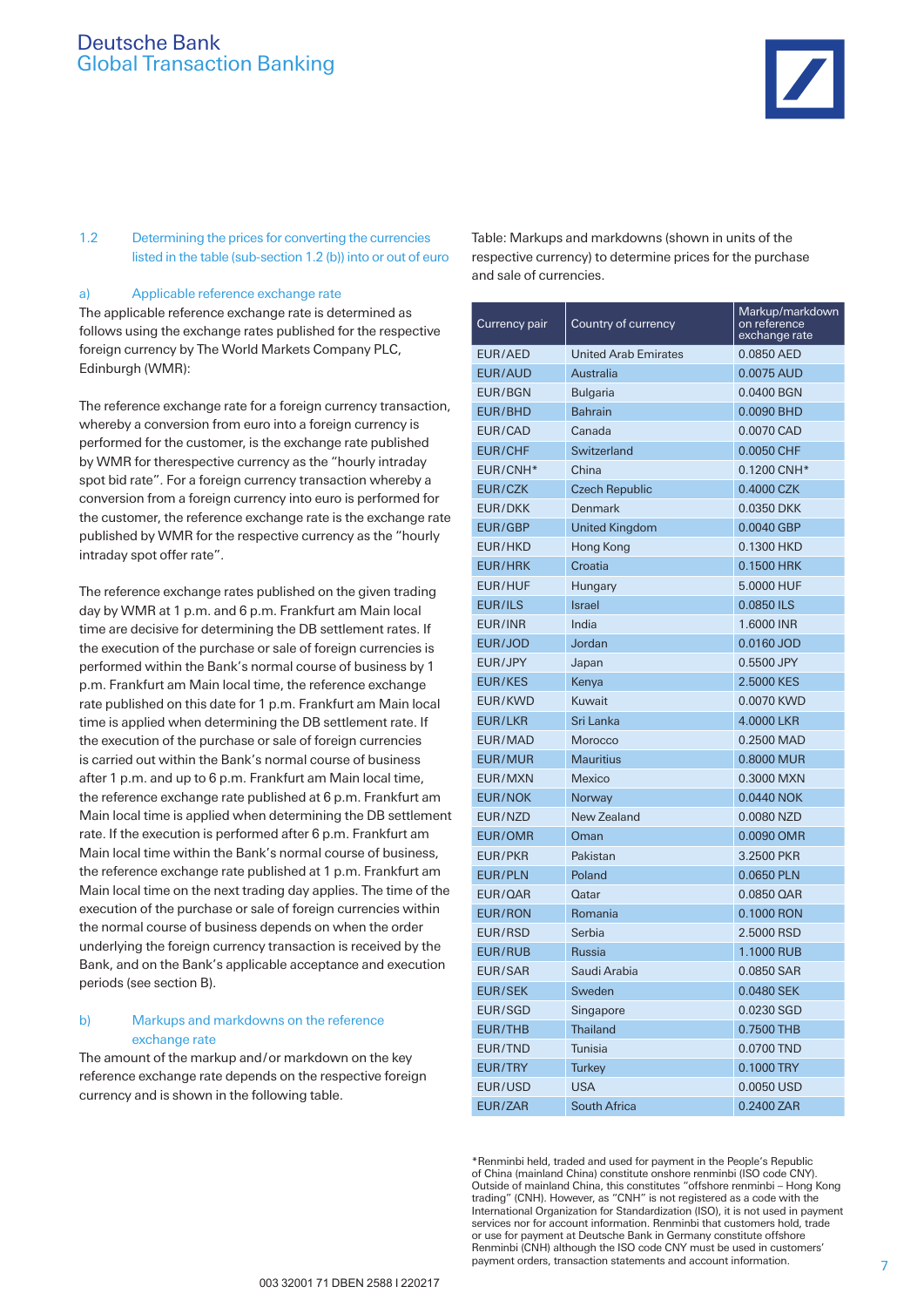

## c) Publication of the DB settlement rates for currencies listed in the table (sub-section 1.2 (b))

The Bank publishes the DB settlement rates, together with their underlying reference exchange, on the db-Markets website (https://www.db-markets.com/#fx\_rates/db\_ settlementrates) within two hours of the publication of the reference exchange rates by WMR.

### 1.3 Determining prices for other currencies

If the Bank and the customer have agreed that the Bank shall execute foreign currency transactions in foreign currencies that are not listed in the table in sub-section 1.2 (b), the price charged by the Bank to purchase foreign currencies is determined as follows:

### a) Applicable reference exchange rate

In a conversion for the customer from a foreign currency ("foreign currency 1") or euro into another foreign currency ("foreign currency 2") that is not listed in the table under subsection 1.2 (b), the reference exchange rate for purchasing foreign currency 2 is the buy rate determined at the time of the foreign currency transaction on the international foreign exchange market for transactions carried out between banks from foreign currency 1 or euro into foreign currency 2. This time depends on when the order underlying the foreign currency transaction is received by the Bank, and on the Bank's applicable acceptance and execution periods (see section B).

#### b) Markdown on the reference exchange rate

The markdown amount is 2% based on the reference exchange rate (buy rate) in sub-section 1.3 (a). In individual cases, the markdown may also be lower to the customer's benefit.

## 1.4 Determining prices for converting foreign currencies into other foreign currencies

## a) Applicable reference exchange rate

Section 1.3 (a) applies accordingly when one foreign currency (foreign currency 1) is converted into another foreign currency (foreign currency 2), both of which are listed in the table in subsection 1.2 (b). In deviation to sentence 1, when foreign currency 2 is converted into foreign currency 1, the reference exchange rate is the sell rate from foreign currency 2 into foreign currency 1 determined between banks on the international foreign exchange market at the time the foreign exchange transaction is executed.

## b) Markups and markdowns on the reference exchange rate

The markdown amounts to 2% of the reference exchange rate (buy rate) in sub-section 1.4 (a) sentence 1; the markup amounts to 2% of the reference exchange rate (sell rate) in sub-section 1.4 (a) sentence 2. In individual cases, the markup or markdown may also be lower to the customer's benefit.

### 1.5 Note

The costs actually incurred by the Bank for covering and/or selling the foreign currencies may be higher or lower than the reference exchange rates outlined in sub-section 1.2 (a) to sub-section 1.4 (a) provided the Bank covers its position at a lower rate (currencies purchase) and/or can sell the foreign currencies at a higher rate than the reference exchange rate (currencies sale).

## 1.6 Special features regarding foreign currency (traveller's) cheques

If the Bank credits the countervalue of a foreign currency (traveller's) cheque to the customer's account before it has been deposited ("subject to receipt"), the conversion into euro is carried out according to the aforementioned principles subject to the condition that double the markup listed in the table for the currency pair in question (see sub-section 1.2 (b)) is charged on the reference exchange rate for the sale in euro. If the Bank credits the countervalue of a foreign currency (traveller's) cheque to the customer's account once it has been received, the conversion is carried out according to the same system on the day of the cover payment by the foreign bank (cash amount received by the Bank) at the DB offer settlement rate determined for this currency.

## 1.7 Special features regarding foreign currency transactions in securities transactions

Sub-section 1.2 applies to foreign currency transactions in securities transactions subject to the following deviations:

The settlement of foreign currency transactions in connection with securities transactions denominated in a foreign currency is carried out at the DB's bid settlement rate or DB's offer settlement rate determined for the respective currency in accordance with sub-section 1.2 at 1 p.m. Frankfurt am Main local time, provided the foreign currency amount to be charged for the foreign currency transaction has been made available to the Bank by 11:45 a.m. Frankfurt am Main local time (this is the case for commission transactions in securities if third parties have confirmed the execution transaction to the Bank). If this amount is available only after 11:45 a.m. Frankfurt am Main local time, in accordance with sub-section 1.2, the foreign currency transaction is settled by the Bank on the following trading day at the DB bid and/or offer settlement rate determined for the respective currency at 1 p.m. Frankfurt am Main local time. When purchasing a security, this is the DB bid settlement rate or the DB offer settlement rate when selling a security or for customer credit entries of interest rates, dividends or securities repayments.